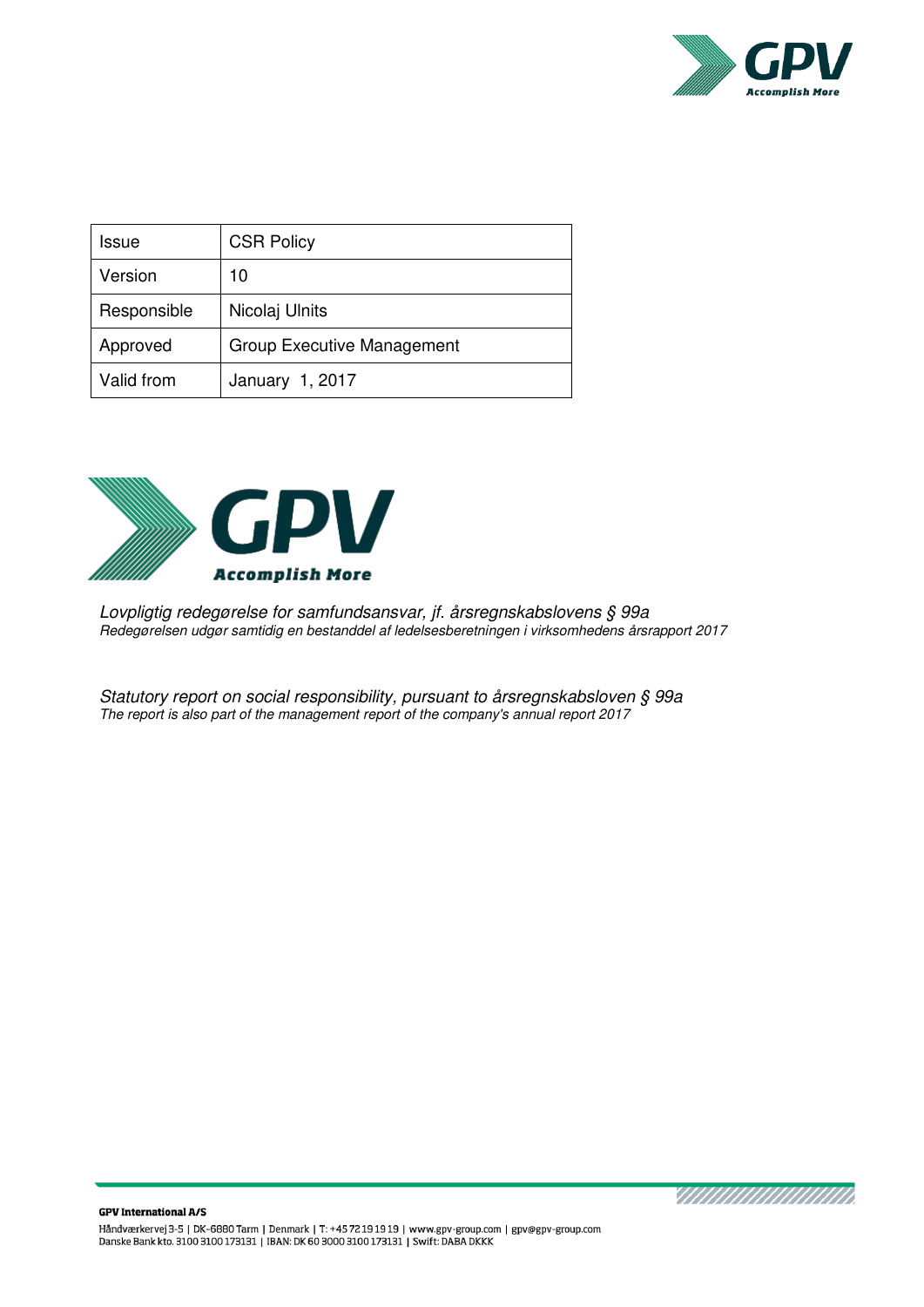

# **Table of contents**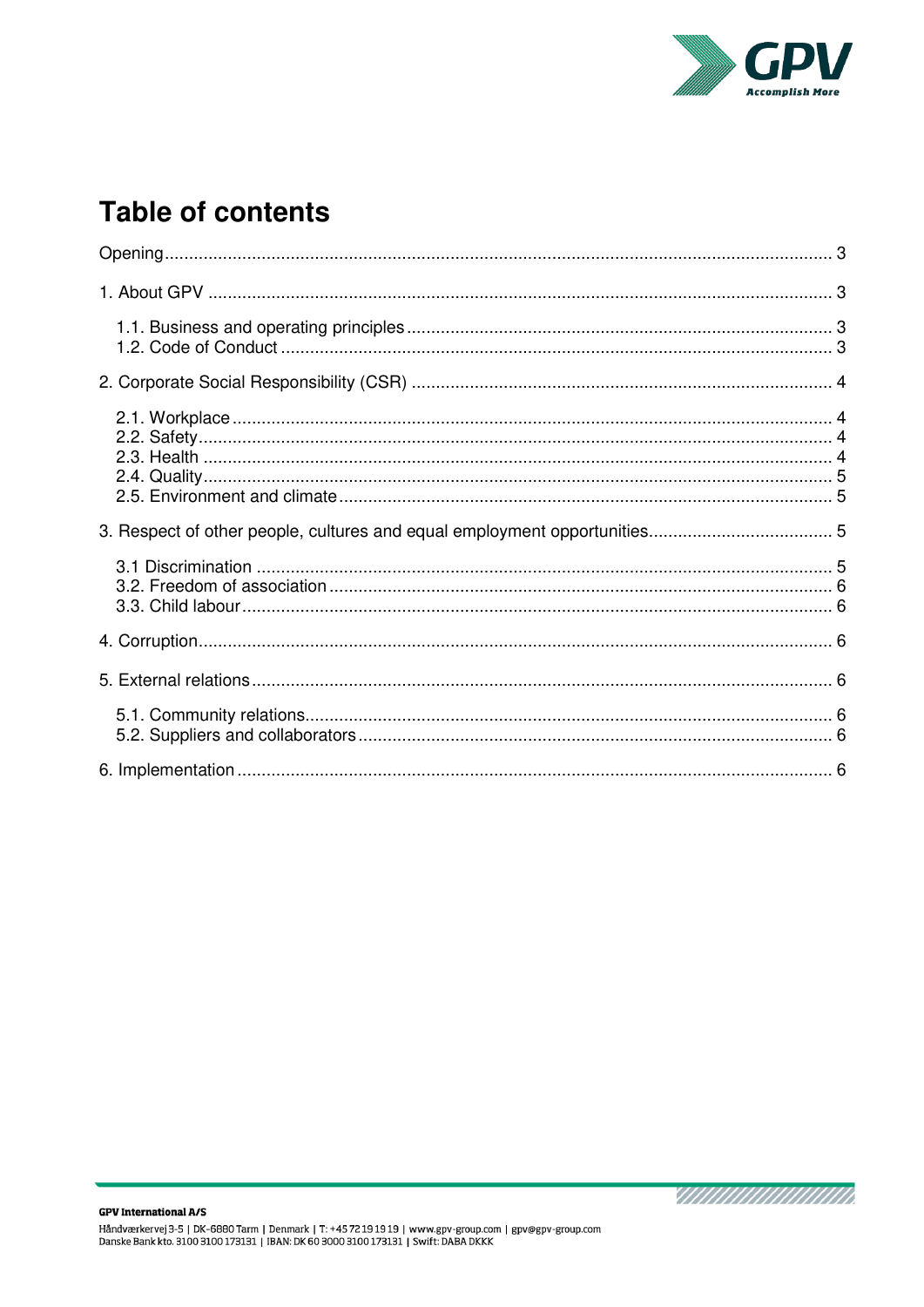

# <span id="page-2-0"></span>**OPENING**

By this policy GPV group declares that we intend to meet a wide range of Corporate Social Responsibility (CSR).

The policy underlies the yearly goals set by the executive management. The goals achieved during the past year as well as effort for the coming year will appear from the annual follow up on agreed KPIs and their annual targets..

This policy requires as a minimum to fulfil the principles contained in

- **TLS 8001 (Thai Labour Standard)**
- UN Global Compact.

# <span id="page-2-1"></span>**1. ABOUT GPV**

# <span id="page-2-2"></span>**1.1. Business and operating principles**

GPV is a knowledge based outsourcing partner with specialist capabilities within high technology and complex manufacturing.

GPV delivers complete solutions or components and works together with global oriented customers in the segments Clean Tech, Instruments and Industry, Medico, Marine and Defence.

GPV is a global operating company founded in Denmark and with Danish headquarters. We comply with local legislation in all the countries in which we operate.

# <span id="page-2-3"></span>**1.2. Code of Conduct**

The GPV Group is dedicated to being a responsible employer and a good corporate citizen. The Code of Conduct represents our core values and reflects our continued commitment to ethical business practices and regulatory compliance.

The Code applies to all employees of the GPV Group worldwide, and it is the responsibility of Management and all employees to ensure compliance with this Code of Conduct.

In the event of non-compliance, employees are encouraged and expected to give notice to the Executive Board, and they are assured that they will suffer no retaliation or other negative consequences in such case. We take a very serious view of any suspicion of breach of GPV's Code of Conduct, and in any cases of noncompliance with the Code of Conduct, we will act.

**GPV International A/S** 

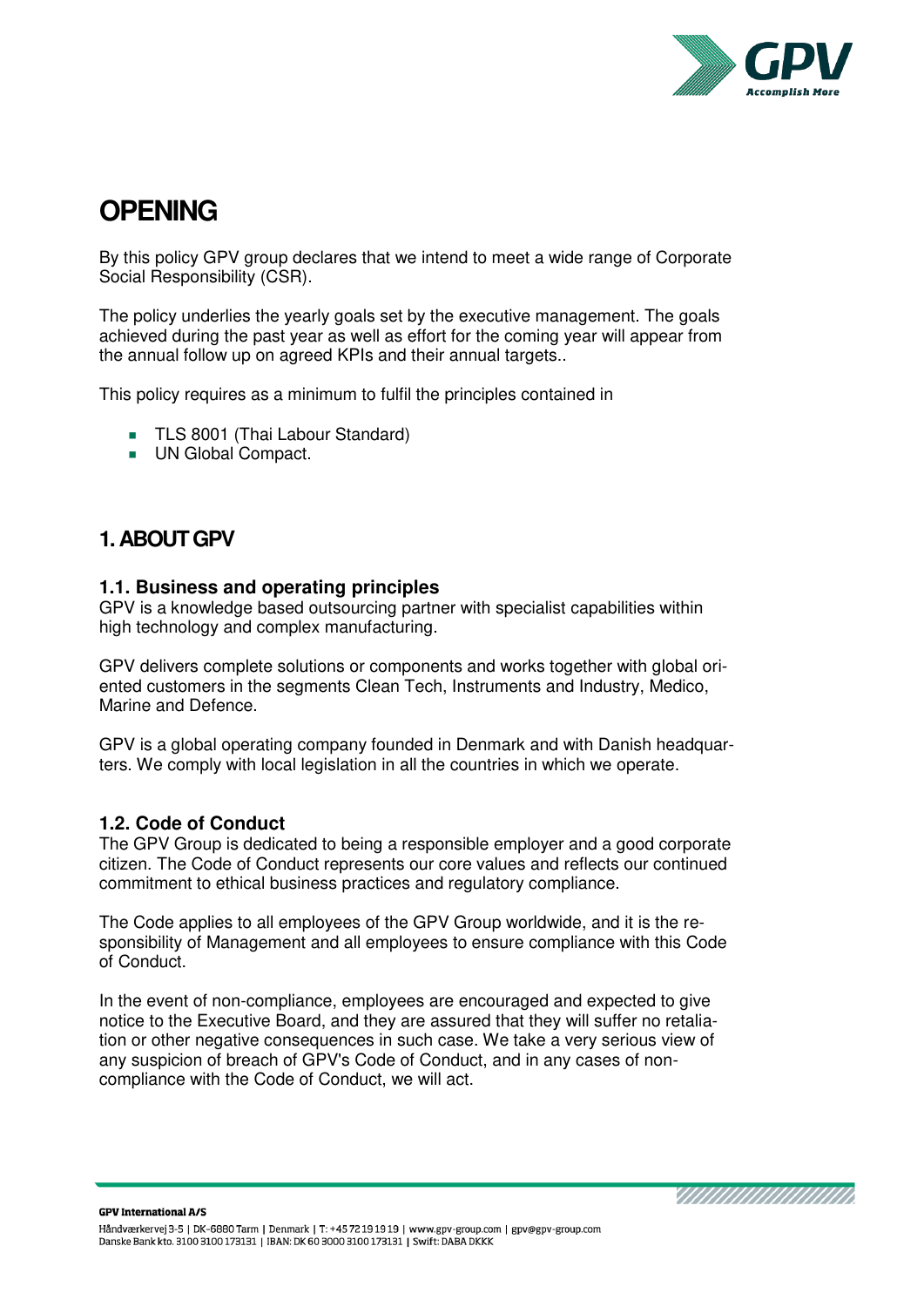![](_page_3_Picture_0.jpeg)

# <span id="page-3-0"></span>**2. CORPORATE SOCIAL RESPONSIBILITY (CSR)**

### <span id="page-3-1"></span>**2.1. Workplace**

GPV strive to continually improve our work environment. We aim to strengthen and implement a shared corporate culture which is to help us treat all colleagues equally, regardless of culture, history and tradition. If GPV employees have good working conditions and are committed to their work, together we can do the best job possible.

#### **Diversity**

In GPV we place the right people in the right job. We are looking for competencies to fill in a certain job regardless of religion, culture, colour of skin, etc.

#### **Training and development initiatives**

It is our aim to provide our colleagues with continuous and relevant education and training.

#### **Working hours**

In GPV the amount of working hours lives up to the local labour legislation. In situations where law or agreements claim overtime pay or other kind of nuisance bonus, it will be paid.

#### <span id="page-3-2"></span>**2.2. Safety**

GPV ensures that production in all phases of the supply chain is planned and organized to promote a safe, healthy and responsible working environment. The purpose is to avoid accidents and to ensure that the physical and mental condition of the employees does not deteriorate.

The work at GPV is carried out in accordance with the following principles:

- Risks are controlled and managed at the source
- To the extent commercial feasible, the work is adjusted to fit the individual employee in terms of equipment, as well as work and production methods
- **Monotonous work is limited to minimize its impact on the employee's health**
- No work methods constitute danger to the employees

GPV makes every effort to ensure that our processes are safe and that high quality standards are maintained throughout the entire supply chain, from incoming raw material to finished goods.

GPV makes every effort to ensure that no employee suffers physical or psychological harm at work.

<span id="page-3-3"></span>In terms of prevention of work accidents the plant management must notify any accident to the CEO, who afterwards brings it to the upcoming management meeting for discussion to avoid similar incidents in the future.

**GPV International A/S** 

![](_page_3_Picture_21.jpeg)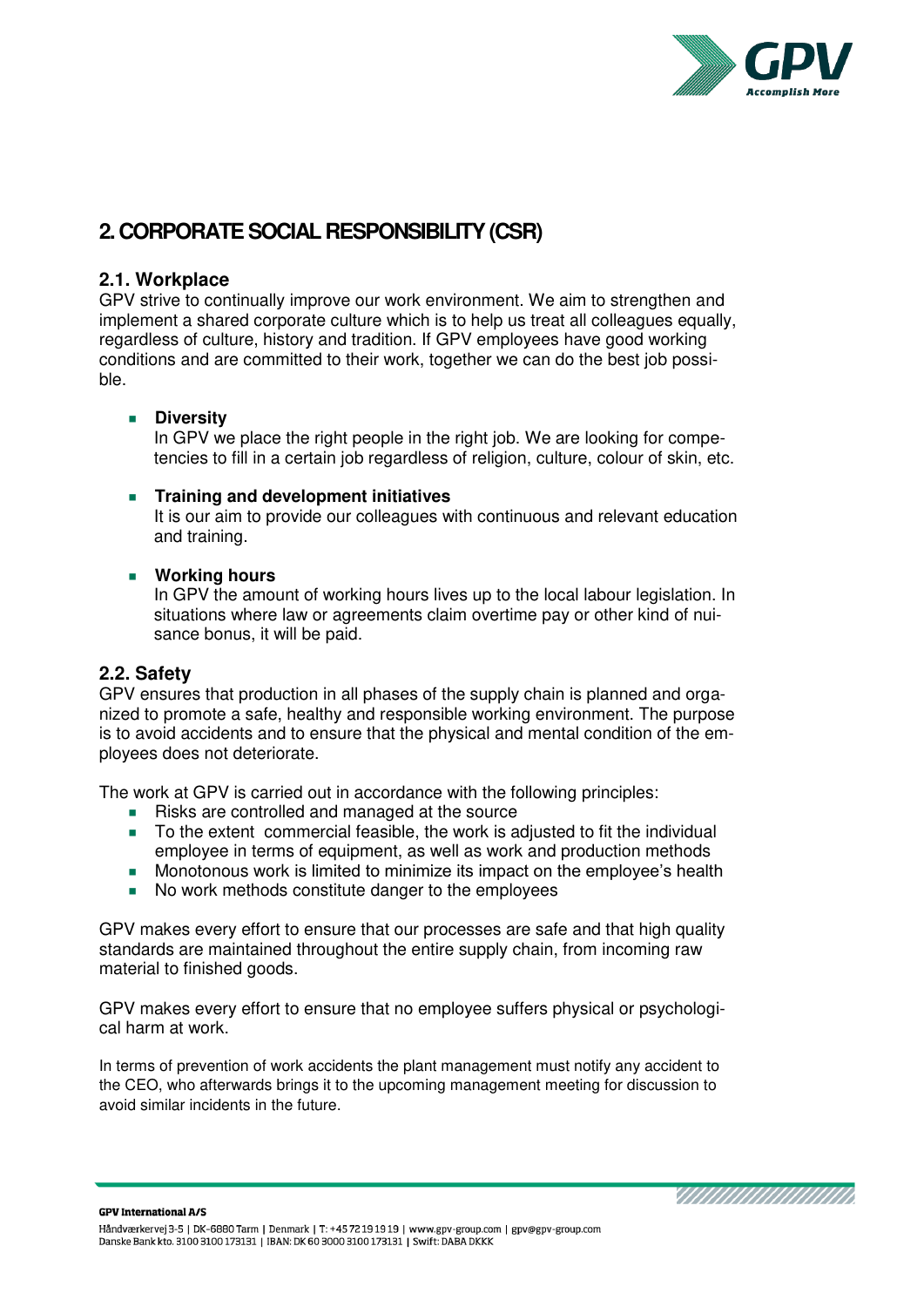![](_page_4_Picture_0.jpeg)

YN AN AN AN AN AN A

# **2.3. Health**

It is important to GPV to have healthy employees. GPV ensures that efforts to improve the general health are part of the GPV way to act.

GPV helps improving the health of its employees by improving the work environment with initiatives targeting an improved well-being.

### <span id="page-4-0"></span>**2.4. Quality**

GPV ensures that our suppliers show respect of high product quality and of the environment. GPV inspects and audits significant suppliers at least once a year and visits suppliers with low performance.

Internal quality conditions comply with the industry's highest standards to live up to the terms of the quality certificates GPV has achieved. These certificates are given in the CSR report's data sheet.

### <span id="page-4-1"></span>**2.5. Environment and climate**

The production in general affects the environment by discharging substances into the air, the ground and the water. GPV has no explicit policy to reduce our effects on the climate, but we comply with all applicable laws and regulations, and we continually work to reduce our energy and water consumption. Our aim is to contribute to sustainable development by focusing on

- **Employees**
- **Environment**
- **D** Quality

GPV is ISO 14001 certified which means that we continuously work determinedly and systematically to improve the environment. Every year GPV is evaluated by external auditors.

# <span id="page-4-2"></span>**3. RESPECT OF OTHER PEOPLE, CULTURES AND EQUAL EMPLOY-MENT OPPORTUNITIES**

Regardless of the country in which we operate, we maintain that the human rights of every individual should be respected and upheld.

#### <span id="page-4-3"></span>**3.1 Discrimination**

All GPV employees must show respect of the values and cultures of the people with whom GPV works - both internally and externally. As a natural consequence, GPV prohibits discrimination on the basis of sex, race, colour of skin, religion and beliefs, political opinion, sexual orientation, age, handicap or national, social and ethnic origins.

GPV ensures that we do not discriminate when hiring, moving, promoting or dismissing employees, or in connection with pay reviews, training and development or other working conditions. All these elements are based on relevant and objective criteria.

**GPV International A/S** Håndværkervej 3-5 | DK-6880 Tarm | Denmark | T: +45 72 19 19 19 | www.gpv-group.com | gpv@gpv-group.com Danske Bank kto. 3100 3100 173131 | IBAN: DK 60 3000 3100 173131 | Swift: DABA DKKK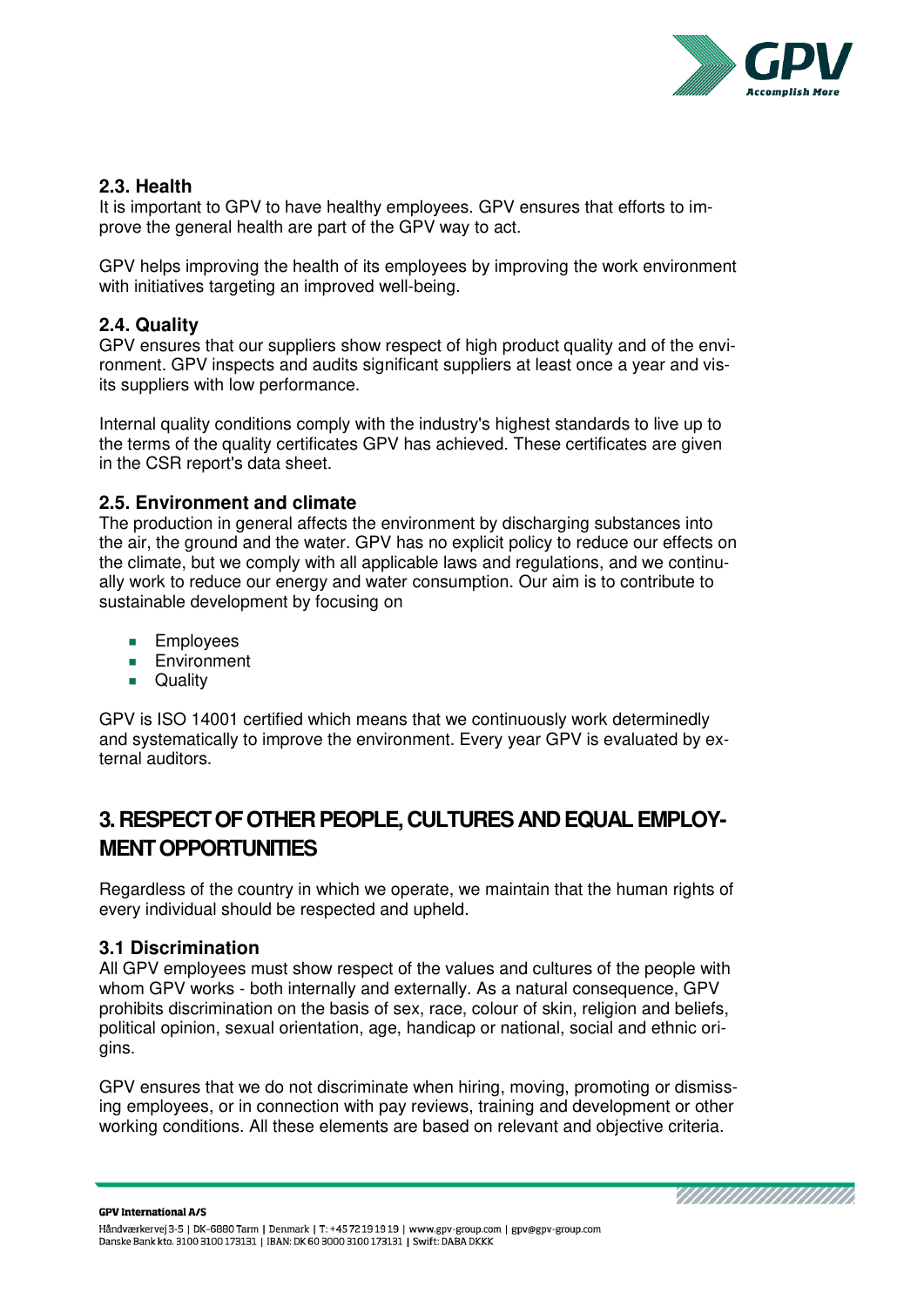![](_page_5_Picture_0.jpeg)

# <span id="page-5-0"></span>**3.2. Freedom of association**

GPV does not interfere with the employees' choice of union or other association and respects the employees' right to organise and enter into collective bargaining.

### <span id="page-5-1"></span>**3.3. Child labour**

GPV does not accept child labour. GPV is aware of and respects the ban against child labour as expressed in EU Directive 94/33/EC of 22 June 1994 on the protection of young people in the workplace, the UN Convention on Economic, Social and Cultural Rights of 16 December 1966, ILO Convention No. 138 of 26 June 1973 on Minimum Age, ILO Convention No. 182 of 17 June 1999 on the Worst Forms of Child Labor as well as the UN Convention on the Rights of the Child of 20 November 1989.

# <span id="page-5-2"></span>**4. CORRUPTION**

As a global company GPV is exposed in Asia and Europe - and thereby in different cultures. Each culture has different attitudes towards doing business. As expressed in our Code of Conduct, we pride ourselves of acting credibly and with integrity in all of our operations, and we do not accept or offer bribes.

# <span id="page-5-3"></span>**5. EXTERNAL RELATIONS**

# <span id="page-5-4"></span>**5.1. Community relations**

GPV is aware of and observes all applicable laws, rules and regulations in the various countries in which we operate. GPV is responsible for understanding these laws, rules and regulations and how they apply to our business and jobs, and for preventing, detecting and reporting instances of non-compliance to the relevant individuals, institutions or authorities.

#### <span id="page-5-5"></span>**5.2. Suppliers and collaborators**

GPV sources raw materials in different countries. Our ambition is for our suppliers to meet our Code of Conduct which governs ethical, social and environmental responsibilities. It is essential that customers trust us if we are to sell our products. By acting responsibly, communicating openly and maintaining an on-going dialogue with customers, we create the right conditions for trust.

<span id="page-5-6"></span>GPV has a set of ethical guidelines for all colleagues with external supplier relationships (see section 1.2. Code of Conduct)

# **6. IMPLEMENTATION**

A number of the above mentioned issues are implemented by the guidelines established by the management and with flow down to the single management teams in each entity and department. Further GPV code of conduct has been signed by all

**GPV International A/S** 

![](_page_5_Picture_16.jpeg)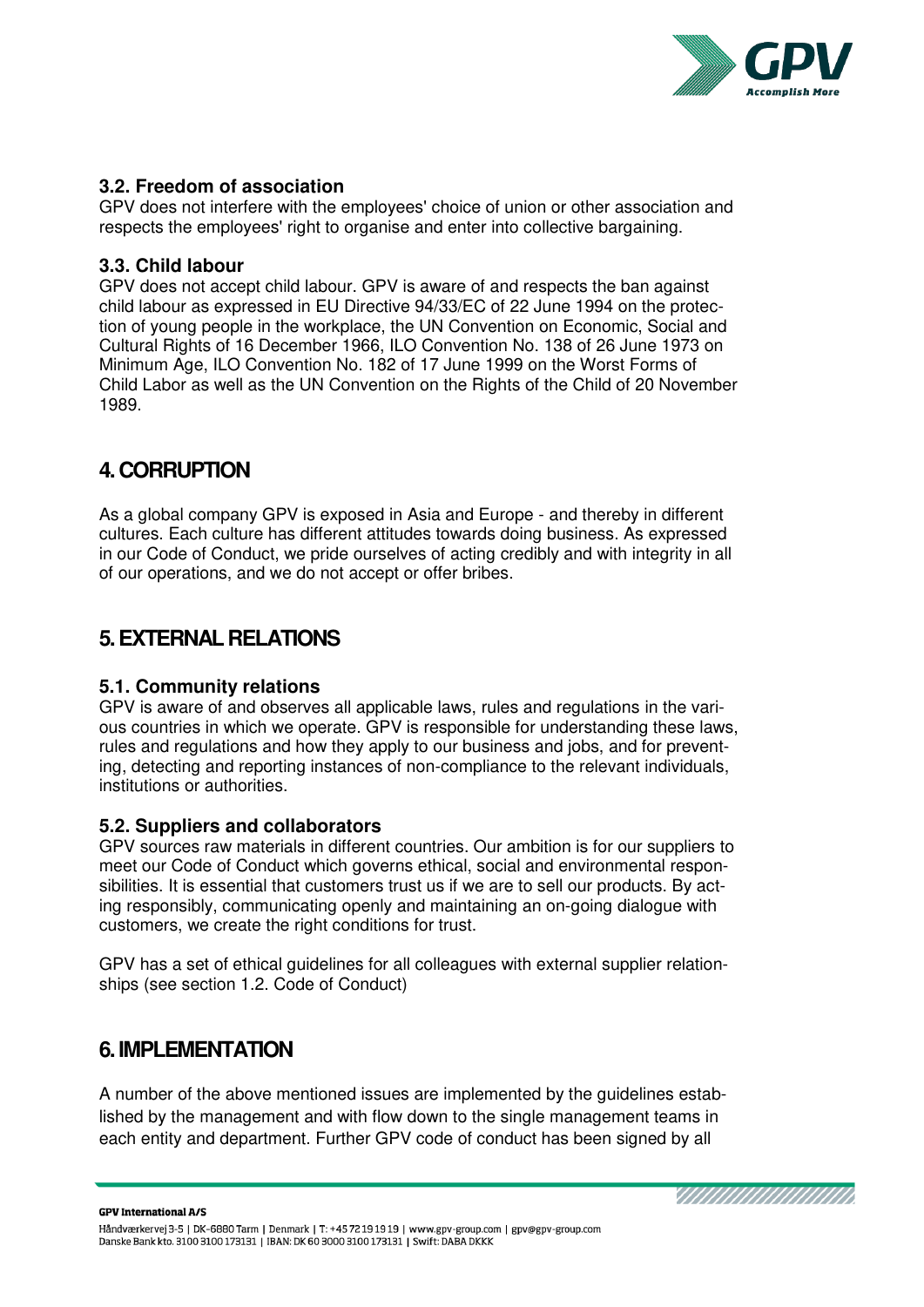![](_page_6_Picture_0.jpeg)

relevant employees in the organisation. Others are implemented by concrete action plans and ongoing measuring with quarterly follow-up.

As regards to discrimination, child labor, freedom of association and corruption these issues are met to the extent it is possible from the current knowledge. If suspicion appears to the management that any of this is violated, this will be investigated promptly. In 2017 it will be documented that these human rights also are complied in GPV Americas.

On an annual basis an evaluation of the collection of measures take place and targets for the focus areas for the coming year are set by the group management. Data on all measures are collected from each entity quarterly to evaluate the progress and eventually initiate corrective actions. In 2017 the following activities has been completed and planned:

### **Extraordinary CR Activities**

In Denmark GPV supported aid organizations (the Red Cross) by collecting used clothes from all employees and donating office furniture for their secondhand shops. GPV Asia has donated medicine to southern part of Thailand in relation to a flood and sports equipment to some schools.

In Mexico GPV has donated medicine two times. First at the earth quake in the south of Mexico and then at the earth quake near Mexico city.

These activities are to consider as ad hoc, meaning that they are not planned in advance but an expression for GPV's willingness to participate as an active player when needs occur in the surrounding community.

# **Working Environment**

In 2017 employees from the welding department in M-DK participated in a course to update their knowledge about air pollution and other safety risks related to welding. By mapping working accidents on each site we have experienced the highest level of accidents on our mechanic sites. In order to reduce the number of working accidents we will focus on education within health and safety.

# **Human Rights**

Concerning human rights we have in 2017 focused on our main suppliers, to map to what extend they comply with this as it appears from the UN Global Compact. This has not let to any questionable circumstances.

In 2018 we will continue focusing on this subject and take it a step further by extending the focus on human rights in the assessment questionnaire when auditing our suppliers.

# **Corruption, Anti Bribery and Business Ethics**

A new e-learning tool is developed in 2017 to educate all relevant employees in anticorruption and business ethics.

This tool is to be implemented primo 2018 and in the future all new employees with external relations (customers, suppliers, authorities etc.) as well as managers will accomplish this e-learning lessons as a part of the introduction program.

YN AN AN AN AN AN A